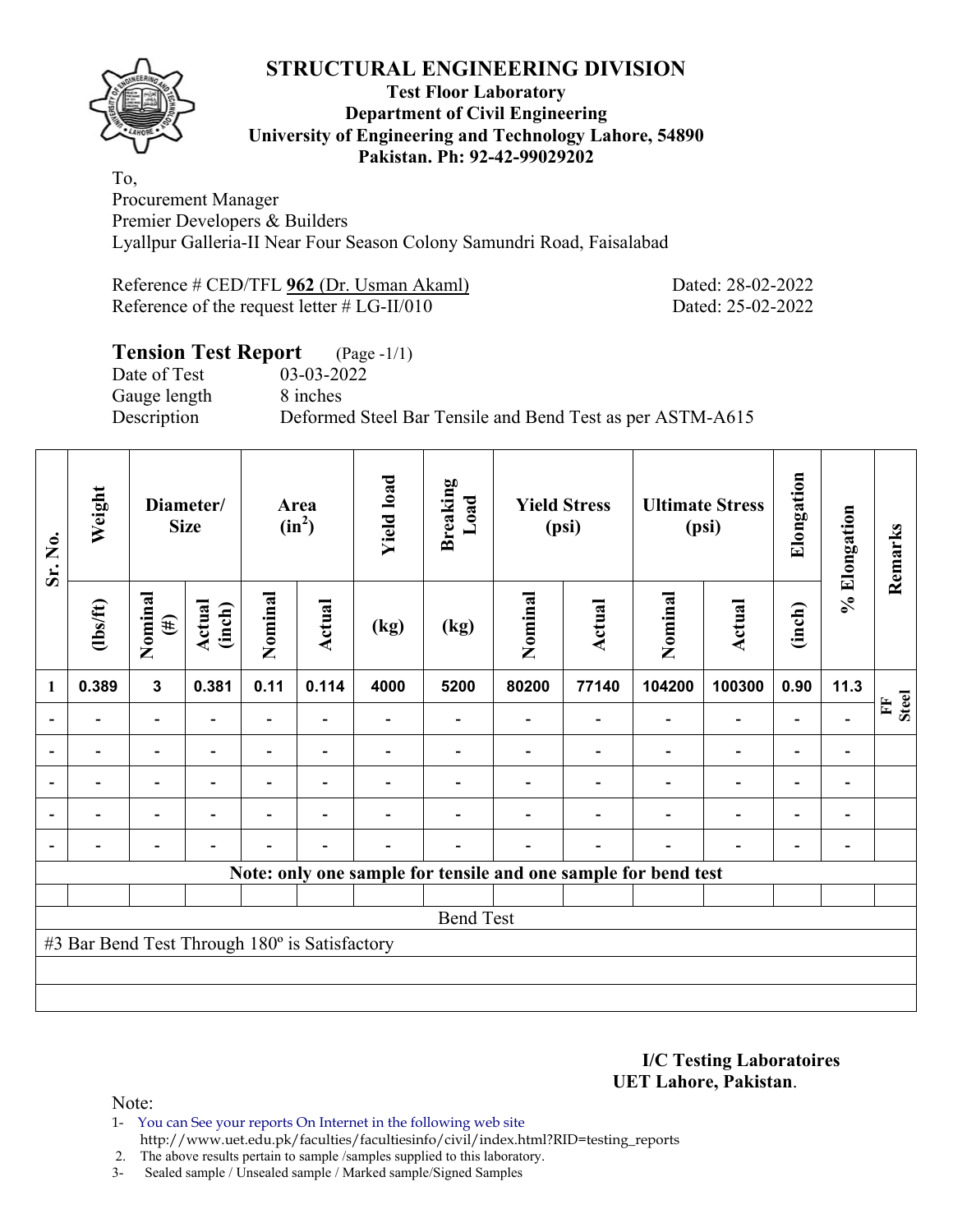

### **Test Floor Laboratory Department of Civil Engineering University of Engineering and Technology Lahore, 54890 Pakistan. Ph: 92-42-99029202**

To, Resident Engineer ACE, Danish School Establishment of Daanish School (Boys & Girls) at Mankera District Bhakkar

Reference # CED/TFL **968** (Dr. Usman Akmal) Dated: 28-02-2022 Reference of the request letter # ACE/RE-PDS/MNK/BHK/21/492 Dated: 13-02-2022

# **Tension Test Report** (Page -1/1)

Date of Test 03-03-2022 Gauge length 8 inches

Description Deformed Steel Bar Tensile and Bend Test as per ASTM-A615

| Sr. No.                  | Weight                   |                          | Diameter/<br><b>Size</b><br>(inch) |                          | Area<br>$(in^2)$         | <b>Yield load</b>                                   | <b>Breaking</b><br>Load                                         |         | <b>Yield Stress</b><br>(psi) |                          | <b>Ultimate Stress</b><br>(psi) | Elongation               | % Elongation             | Remarks |
|--------------------------|--------------------------|--------------------------|------------------------------------|--------------------------|--------------------------|-----------------------------------------------------|-----------------------------------------------------------------|---------|------------------------------|--------------------------|---------------------------------|--------------------------|--------------------------|---------|
|                          | (1bs/ft)                 | Nominal                  | Actual                             | Nominal                  | Actual                   | (kg)                                                | (kg)                                                            | Nominal | Actual                       | Nominal                  | Actual                          | (inch)                   |                          |         |
| $\mathbf{1}$             | 0.373                    | 3/8                      | 0.374                              | 0.11                     | 0.110                    | 3500                                                | 4700                                                            | 70200   | 70300                        | 94200                    | 94500                           | 1.00                     | 12.5                     |         |
| $\boldsymbol{2}$         | 0.376                    | 3/8                      | 0.375                              | 0.11                     | 0.111                    | 3500                                                | 4800                                                            | 70200   | 69780                        | 96200                    | 95700                           | 1.20                     | 15.0                     |         |
| $\overline{\phantom{a}}$ |                          | $\overline{\phantom{a}}$ |                                    |                          |                          |                                                     |                                                                 |         | $\overline{\phantom{a}}$     | $\overline{\phantom{a}}$ | $\overline{\phantom{a}}$        | $\overline{\phantom{a}}$ |                          |         |
| $\overline{\phantom{a}}$ | $\overline{\phantom{0}}$ | $\overline{\phantom{0}}$ | $\blacksquare$                     | $\overline{\phantom{0}}$ | $\overline{\phantom{a}}$ |                                                     |                                                                 |         |                              | $\overline{\phantom{0}}$ | $\overline{a}$                  | $\overline{\phantom{a}}$ | $\overline{\phantom{0}}$ |         |
| $\overline{\phantom{0}}$ |                          | $\overline{\phantom{0}}$ |                                    |                          |                          |                                                     |                                                                 |         |                              |                          | $\overline{a}$                  | $\overline{\phantom{0}}$ |                          |         |
|                          |                          |                          |                                    |                          |                          |                                                     |                                                                 |         |                              |                          |                                 | $\overline{\phantom{0}}$ |                          |         |
|                          |                          |                          |                                    |                          |                          |                                                     | Note: only two samples for tensile and one sample for bend test |         |                              |                          |                                 |                          |                          |         |
|                          |                          |                          |                                    |                          |                          |                                                     |                                                                 |         |                              |                          |                                 |                          |                          |         |
|                          |                          |                          |                                    |                          |                          |                                                     | <b>Bend Test</b>                                                |         |                              |                          |                                 |                          |                          |         |
|                          |                          |                          |                                    |                          |                          | 3/8" Dia Bar Bend Test Through 180° is Satisfactory |                                                                 |         |                              |                          |                                 |                          |                          |         |
|                          |                          |                          |                                    |                          |                          |                                                     |                                                                 |         |                              |                          |                                 |                          |                          |         |
|                          |                          |                          |                                    |                          |                          |                                                     |                                                                 |         |                              |                          |                                 |                          |                          |         |

**I/C Testing Laboratoires UET Lahore, Pakistan**.

- 1- You can See your reports On Internet in the following web site http://www.uet.edu.pk/faculties/facultiesinfo/civil/index.html?RID=testing\_reports
- 2. The above results pertain to sample /samples supplied to this laboratory.
- 3- Sealed sample / Unsealed sample / Marked sample/Signed Samples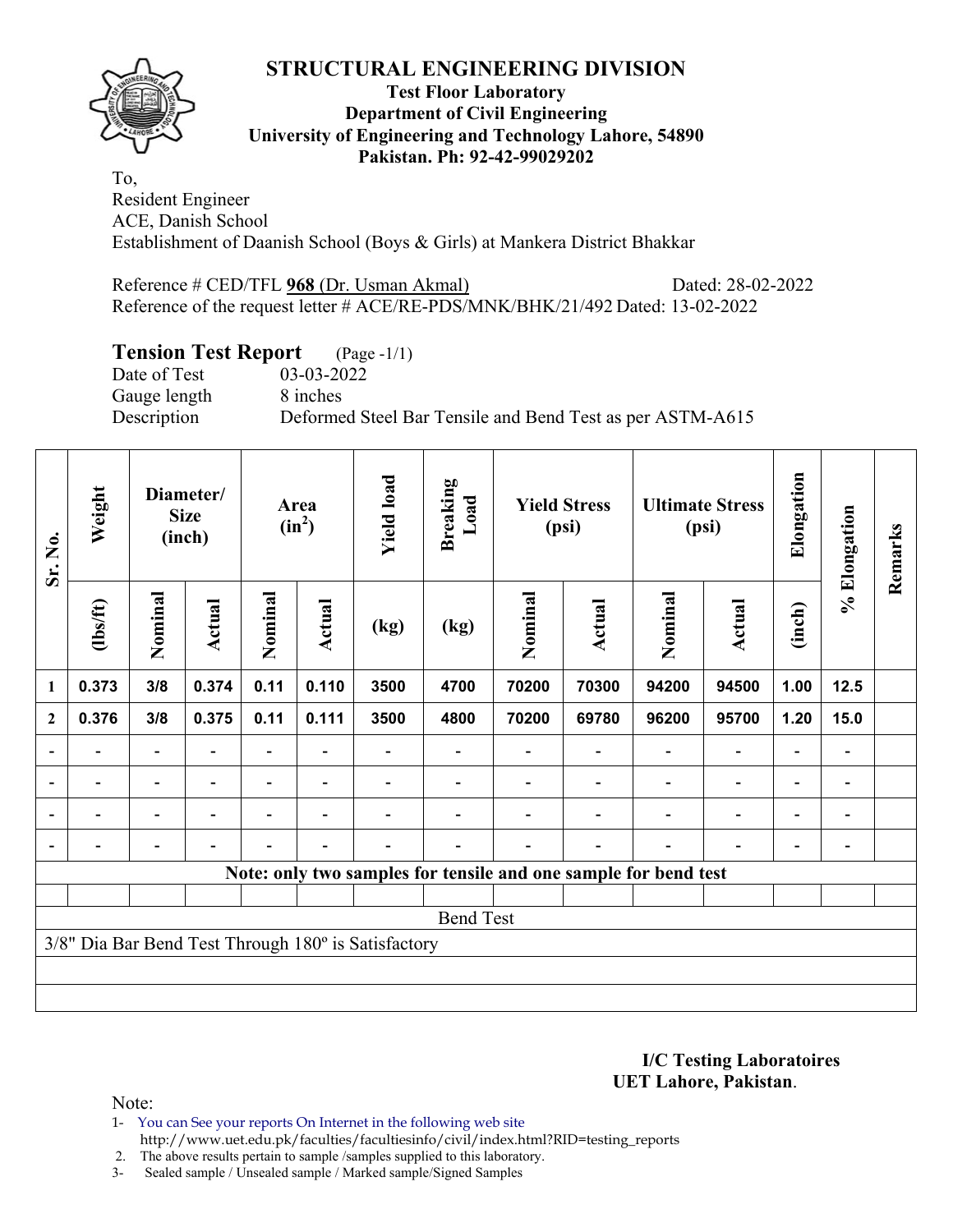

**Sr. No.** 

### **Test Floor Laboratory Department of Civil Engineering University of Engineering and Technology Lahore, 54890 Pakistan. Ph: 92-42-99029202**

To, Sub Divisional Officer Highway Sub Division Muridke (Widening and Improvement of Road from G.T Road to Pandoori Pull via Adhian I/C Link Road Chak Bhullay to Rangers Headquarter, Kot Bahawal, Kot Dost Muhammad via Bangla Adhian Road and Link Sehole to Sole via Kotli Sehole Tehsil Muridke District Sheikpura Reference # CED/TFL **974** (Dr. Usman Akmal) Dated: 01-03-2022 Reference of the request letter # 08/MDK Dated: 15-01-2022

|                |          | Date of Test<br>Gauge length<br>Description | <b>Tension Test Report</b> |                  | 03-03-2022<br>8 inches | (Page -1/1)       |                         |                              |               | Deformed Steel Bar Tensile and Bend Test as per ASTM-A615 |                                 |            |              |         |
|----------------|----------|---------------------------------------------|----------------------------|------------------|------------------------|-------------------|-------------------------|------------------------------|---------------|-----------------------------------------------------------|---------------------------------|------------|--------------|---------|
| $Sr.$ No.      | Weight   | Diameter/<br><b>Size</b><br>(inch)          |                            | Area<br>$(in^2)$ |                        | <b>Yield load</b> | <b>Breaking</b><br>Load | <b>Yield Stress</b><br>(psi) |               |                                                           | <b>Ultimate Stress</b><br>(psi) | Elongation | % Elongation | Remarks |
|                | (lbs/ft) | Nominal                                     | Actual                     | Nominal          | Actual                 | (kg)              | (kg)                    | Nominal                      | <b>Actual</b> | Nominal                                                   | Actual                          | (inch)     |              |         |
| 1              | 0.373    | 3/8                                         | 0.374                      | 0.11             | 0.110                  | 3600              | 4900                    | 72200                        | 72360         | 98200                                                     | 98500                           | 1.20       | 15.0         |         |
| $\overline{2}$ | 0.370    | 3/8                                         | 0.372                      | 0.11             | 0.109                  | 3600              | 4800                    | 72200                        | 72960         | 96200                                                     | 97300                           | 0.90       | 11.3         |         |
|                |          |                                             |                            |                  |                        |                   |                         |                              |               |                                                           |                                 |            |              |         |
|                |          |                                             |                            |                  |                        |                   |                         |                              |               |                                                           |                                 |            |              |         |
|                |          |                                             |                            |                  |                        |                   |                         |                              |               |                                                           |                                 |            |              |         |
|                |          |                                             |                            |                  |                        |                   |                         |                              |               |                                                           |                                 |            |              |         |

**Note: only two samples for tensile and one sample for bend test**

Bend Test

3/8" Dia Bar Bend Test Through 180º is Satisfactory

**I/C Testing Laboratoires UET Lahore, Pakistan**.

Note:

1- You can See your reports On Internet in the following web site http://www.uet.edu.pk/faculties/facultiesinfo/civil/index.html?RID=testing\_reports

2. The above results pertain to sample /samples supplied to this laboratory.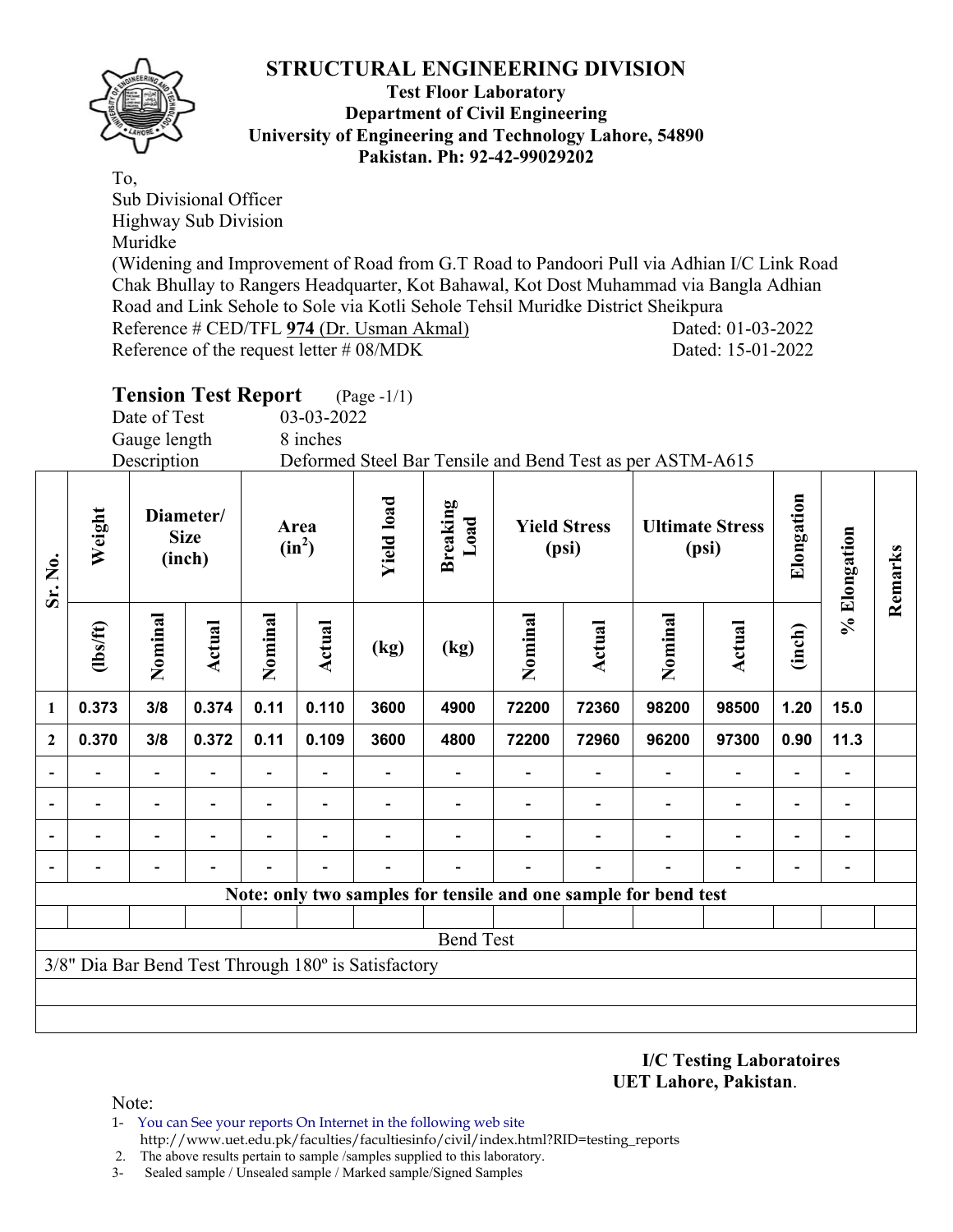

### **Test Floor Laboratory Department of Civil Engineering University of Engineering and Technology Lahore, 54890 Pakistan. Ph: 92-42-99029202**

To,

Resident Engineer AZ Engineering Associates Dualization of Road from Account Office Chowk to Railway Lne Link to Rabi Plaza Chowk in Mianwali City Length = 1.53 km

Reference # CED/TFL **975** (Dr. Usman Akmal) Dated: 01-03-2022 Reference of the request letter # AZEA/MWL/BKR/City/LAB/UET/0235 Dated: 14-02-2022

## **Tension Test Report** (Page -1/1)

Date of Test 03-03-2022 Gauge length 8 inches

Description Deformed Steel Bar Tensile and Bend Test as per ASTM-A615

| Sr. No.      | Weight                                        |                         | Diameter/<br><b>Size</b> |                          | Area<br>$(in^2)$ | <b>Yield load</b> | <b>Breaking</b><br>Load |                                                                 | <b>Yield Stress</b><br>(psi) |         | <b>Ultimate Stress</b><br>(psi) | Elongation               | % Elongation   | Remarks |
|--------------|-----------------------------------------------|-------------------------|--------------------------|--------------------------|------------------|-------------------|-------------------------|-----------------------------------------------------------------|------------------------------|---------|---------------------------------|--------------------------|----------------|---------|
|              | $\frac{2}{10}$                                | Nominal<br>$(\#)$       | <b>Actual</b><br>(inch)  | Nominal                  | <b>Actual</b>    | (kg)              | (kg)                    | Nominal                                                         | <b>Actual</b>                | Nominal | <b>Actual</b>                   | (inch)                   |                |         |
| 1            | 0.380                                         | $\overline{\mathbf{3}}$ | 0.377                    | 0.11                     | 0.112            | 3500              | 5200                    | 70200                                                           | 69080                        | 104200  | 102700                          | 1.30                     | 16.3           |         |
| $\mathbf{2}$ | 0.376                                         | $\mathbf{3}$            | 0.375                    | 0.11                     | 0.111            | 3500              | 5200                    | 70200                                                           | 69730                        | 104200  | 103600                          | 1.10                     | 13.8           |         |
|              |                                               | Ξ.                      |                          | $\overline{\phantom{0}}$ |                  |                   |                         |                                                                 |                              |         |                                 | $\blacksquare$           |                |         |
|              |                                               | -                       | $\overline{\phantom{0}}$ | $\overline{\phantom{a}}$ |                  |                   |                         |                                                                 | $\overline{\phantom{a}}$     |         | $\overline{a}$                  | $\overline{\phantom{0}}$ | $\blacksquare$ |         |
|              |                                               | -                       |                          |                          |                  |                   |                         |                                                                 |                              |         | $\overline{\phantom{0}}$        | $\overline{\phantom{0}}$ |                |         |
|              |                                               |                         |                          |                          |                  |                   |                         |                                                                 |                              |         |                                 |                          |                |         |
|              |                                               |                         |                          |                          |                  |                   |                         | Note: only two samples for tensile and one sample for bend test |                              |         |                                 |                          |                |         |
|              |                                               |                         |                          |                          |                  |                   |                         |                                                                 |                              |         |                                 |                          |                |         |
|              |                                               |                         |                          |                          |                  |                   | <b>Bend Test</b>        |                                                                 |                              |         |                                 |                          |                |         |
|              | #3 Bar Bend Test Through 180° is Satisfactory |                         |                          |                          |                  |                   |                         |                                                                 |                              |         |                                 |                          |                |         |
|              |                                               |                         |                          |                          |                  |                   |                         |                                                                 |                              |         |                                 |                          |                |         |
|              |                                               |                         |                          |                          |                  |                   |                         |                                                                 |                              |         |                                 |                          |                |         |

**I/C Testing Laboratoires UET Lahore, Pakistan**.

- 1- You can See your reports On Internet in the following web site http://www.uet.edu.pk/faculties/facultiesinfo/civil/index.html?RID=testing\_reports
- 2. The above results pertain to sample /samples supplied to this laboratory.
- 3- Sealed sample / Unsealed sample / Marked sample/Signed Samples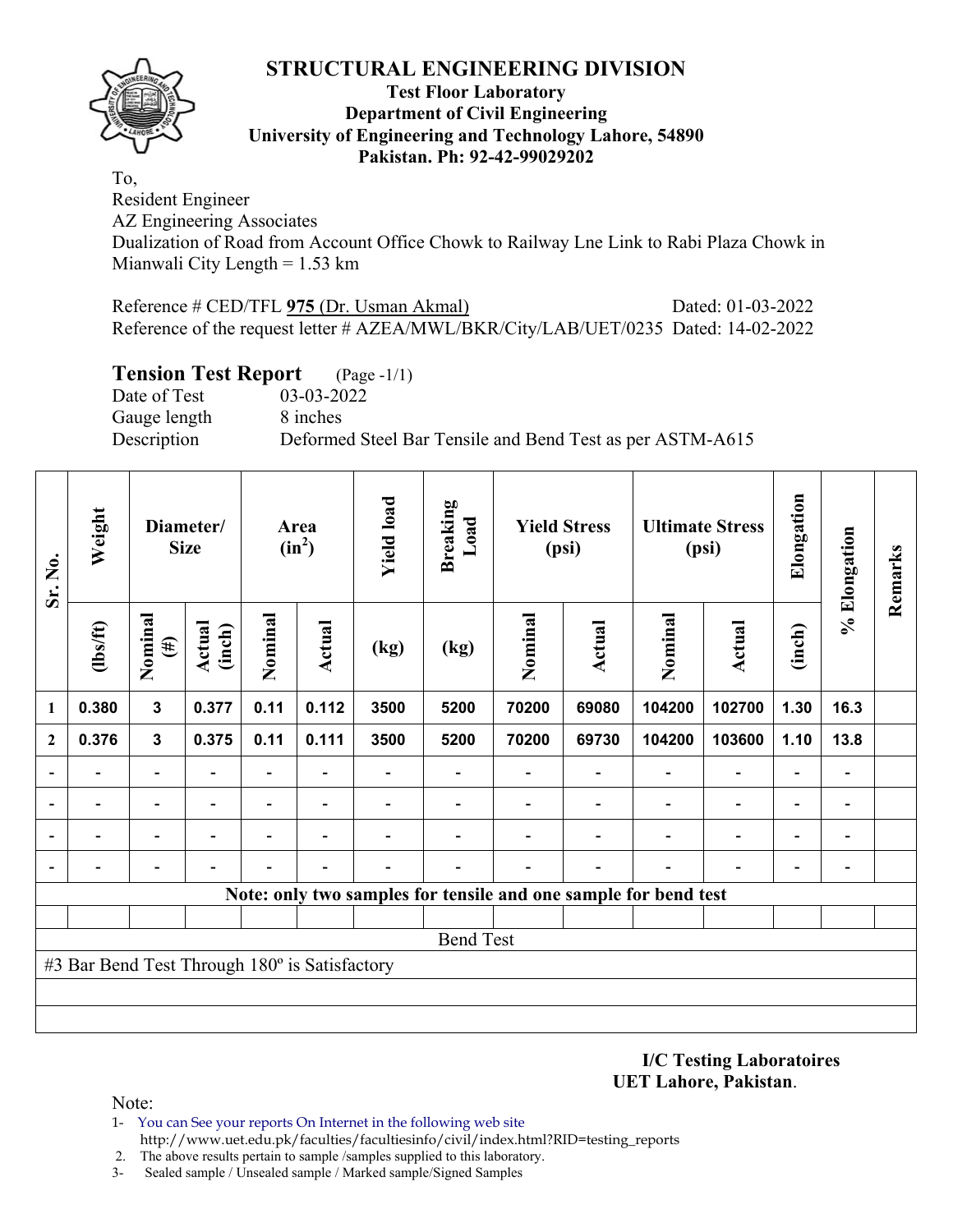

### **Test Floor Laboratory Department of Civil Engineering University of Engineering and Technology Lahore, 54890 Pakistan. Ph: 92-42-99029202**

To, Resident Engineer

Engineering Consultancy Services Punjab (Pvt) Limited Infrastructure Development and Construction of Affordable Housing Units at Chak # 48 NB, Tehsil and District Sargodha

Reference # CED/TFL **976** (Dr. Usman Akmal) Dated: 01-03-2022 Reference of the request letter # ECSP/RE/SG/20 Dated: 10-02-2022

| <b>Tension Test Report</b> (Page -1/1) |                                                           |
|----------------------------------------|-----------------------------------------------------------|
| Date of Test                           | 03-03-2022                                                |
| Gauge length                           | 8 inches                                                  |
| Description                            | Deformed Steel Bar Tensile and Bend Test as per ASTM-A615 |
|                                        |                                                           |

| Sr. No.                 | Weight                                                            |                | Diameter/<br><b>Size</b><br>(inch) |         | Area<br>$(in^2)$ | <b>Yield load</b>                                   | <b>Breaking</b><br>Load |         | <b>Yield Stress</b><br>(psi) |                          | <b>Ultimate Stress</b><br>(psi) | Elongation               | % Elongation | Remarks                      |
|-------------------------|-------------------------------------------------------------------|----------------|------------------------------------|---------|------------------|-----------------------------------------------------|-------------------------|---------|------------------------------|--------------------------|---------------------------------|--------------------------|--------------|------------------------------|
|                         | (lbs/ft)                                                          | Nominal        | Actual                             | Nominal | <b>Actual</b>    | (kg)                                                | (kg)                    | Nominal | Actual                       | Nominal                  | <b>Actual</b>                   | (inch)                   |              |                              |
| 1                       | 0.384                                                             | 3/8            | 0.379                              | 0.11    | 0.113            | 3600                                                | 4800                    | 72200   | 70220                        | 96200                    | 93700                           | 0.90                     | 11.3         | <b>ARG</b>                   |
| $\overline{2}$          | 0.385                                                             | 3/8            | 0.379<br>0.11<br>0.113             |         |                  | 3700                                                | 5000                    | 74200   | 72130                        | 100200                   | 97500                           | 0.90                     | 11.3         |                              |
| 3                       | 3/8<br>0.379<br>0.11<br>0.113<br>0.384                            |                |                                    |         |                  | 3700                                                | 4700                    | 74200   | 72280                        | 94200                    | 91900                           | 0.80                     | 10.0         | <b>Steel</b><br>$\mathbf{S}$ |
| $\overline{\mathbf{4}}$ | 0.372                                                             | 3/8            | 0.373                              | 0.11    | 0.109            | 3700                                                | 4800                    | 74200   | 74540                        | 96200                    | 96700                           | 0.90                     | 11.3         |                              |
|                         |                                                                   | $\overline{a}$ |                                    |         |                  |                                                     |                         |         |                              | $\overline{\phantom{0}}$ | $\qquad \qquad -$               | $\overline{\phantom{a}}$ |              |                              |
|                         |                                                                   |                |                                    |         |                  |                                                     |                         |         |                              |                          |                                 | $\blacksquare$           |              |                              |
|                         | Note: only four samples for tensile and two samples for bend test |                |                                    |         |                  |                                                     |                         |         |                              |                          |                                 |                          |              |                              |
|                         |                                                                   |                |                                    |         |                  |                                                     |                         |         |                              |                          |                                 |                          |              |                              |
|                         |                                                                   |                |                                    |         |                  |                                                     | <b>Bend Test</b>        |         |                              |                          |                                 |                          |              |                              |
|                         |                                                                   |                |                                    |         |                  | 3/8" Dia Bar Bend Test Through 180° is Satisfactory |                         |         |                              |                          |                                 |                          |              |                              |
|                         |                                                                   |                |                                    |         |                  | 3/8" Dia Bar Bend Test Through 180° is Satisfactory |                         |         |                              |                          |                                 |                          |              |                              |
|                         |                                                                   |                |                                    |         |                  |                                                     |                         |         |                              |                          |                                 |                          |              |                              |

**I/C Testing Laboratoires UET Lahore, Pakistan**.

- 1- You can See your reports On Internet in the following web site http://www.uet.edu.pk/faculties/facultiesinfo/civil/index.html?RID=testing\_reports
- 2. The above results pertain to sample /samples supplied to this laboratory.
- 3- Sealed sample / Unsealed sample / Marked sample/Signed Samples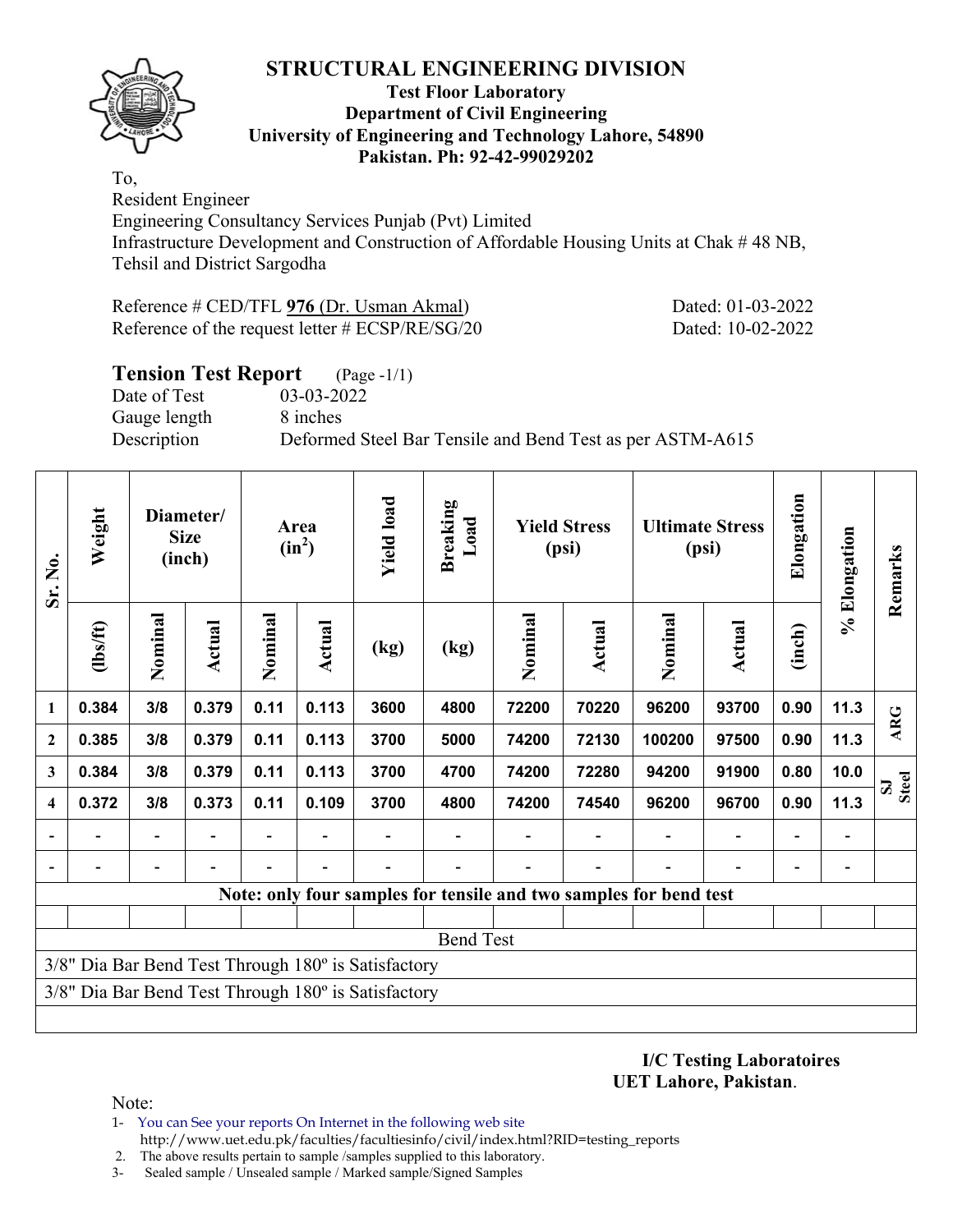

### **Test Floor Laboratory Department of Civil Engineering University of Engineering and Technology Lahore, 54890 Pakistan. Ph: 92-42-99029202**

To, Sub Divisional Officer PHE Sub Division Arifwala (Provision of Sewerage, Water Supply, Tuff Pavers and Soling at Arifwala District Pakpattan)

Reference # CED/TFL 977 (Dr. Usman Akmal) Dated: 01-03-2022 Reference of the request letter # 366/A Dated: 01-02-2022

| <b>Tension Test Report</b> (Page -1/1) |                                                           |
|----------------------------------------|-----------------------------------------------------------|
| Date of Test                           | 03-03-2022                                                |
| Gauge length                           | 8 inches                                                  |
| Description                            | Deformed Steel Bar Tensile and Bend Test as per ASTM-A615 |
|                                        |                                                           |

| Sr. No.        | Weight                                                          |                          | Diameter/<br><b>Size</b><br>(inch) |                          | Area<br>$(in^2)$                                                              | <b>Yield load</b>                                   | <b>Breaking</b><br>Load  |                          | <b>Yield Stress</b><br>(psi) |                          | <b>Ultimate Stress</b><br>(psi) | Elongation                   | % Elongation                 | Remarks |
|----------------|-----------------------------------------------------------------|--------------------------|------------------------------------|--------------------------|-------------------------------------------------------------------------------|-----------------------------------------------------|--------------------------|--------------------------|------------------------------|--------------------------|---------------------------------|------------------------------|------------------------------|---------|
|                | (lbs/ft)                                                        | Nominal                  | <b>Actual</b>                      | Nominal                  | Nominal<br>Actual<br>Actual<br>(kg)<br>(kg)<br>0.129<br>4300<br>86200<br>6600 |                                                     |                          | Nominal                  | Actual                       | (inch)                   |                                 |                              |                              |         |
| 1              | 0.438                                                           | 3/8                      | 0.405                              | 0.11                     |                                                                               |                                                     |                          |                          | 73690                        | 132300                   | 113100                          | 0.90                         | 11.3                         |         |
| $\mathbf{2}$   | 0.419                                                           | 3/8                      | 0.396                              | 0.11                     | 0.123                                                                         | 4100                                                | 6300                     | 82200                    | 73420                        | 126300                   | 112900                          | 0.90                         | 11.3                         |         |
|                |                                                                 |                          |                                    |                          |                                                                               |                                                     |                          |                          |                              |                          | $\overline{a}$                  | $\qquad \qquad \blacksquare$ |                              |         |
| $\blacksquare$ | $\overline{\phantom{0}}$                                        | $\overline{\phantom{0}}$ |                                    | $\overline{\phantom{0}}$ | Ξ.                                                                            |                                                     | $\overline{\phantom{0}}$ | $\overline{\phantom{0}}$ | ۰                            | $\overline{\phantom{0}}$ | $\overline{\phantom{a}}$        | $\overline{\phantom{a}}$     | $\qquad \qquad \blacksquare$ |         |
|                |                                                                 |                          |                                    |                          |                                                                               |                                                     |                          |                          |                              |                          | -                               | $\blacksquare$               | $\overline{\phantom{0}}$     |         |
|                |                                                                 |                          |                                    |                          |                                                                               |                                                     |                          |                          |                              |                          |                                 | -                            |                              |         |
|                | Note: only two samples for tensile and one sample for bend test |                          |                                    |                          |                                                                               |                                                     |                          |                          |                              |                          |                                 |                              |                              |         |
|                |                                                                 |                          |                                    |                          |                                                                               |                                                     |                          |                          |                              |                          |                                 |                              |                              |         |
|                |                                                                 |                          |                                    |                          |                                                                               |                                                     | <b>Bend Test</b>         |                          |                              |                          |                                 |                              |                              |         |
|                |                                                                 |                          |                                    |                          |                                                                               | 3/8" Dia Bar Bend Test Through 180° is Satisfactory |                          |                          |                              |                          |                                 |                              |                              |         |
|                |                                                                 |                          |                                    |                          |                                                                               |                                                     |                          |                          |                              |                          |                                 |                              |                              |         |
|                |                                                                 |                          |                                    |                          |                                                                               |                                                     |                          |                          |                              |                          |                                 |                              |                              |         |

**I/C Testing Laboratoires UET Lahore, Pakistan**.

- 1- You can See your reports On Internet in the following web site http://www.uet.edu.pk/faculties/facultiesinfo/civil/index.html?RID=testing\_reports
- 2. The above results pertain to sample /samples supplied to this laboratory.
- 3- Sealed sample / Unsealed sample / Marked sample/Signed Samples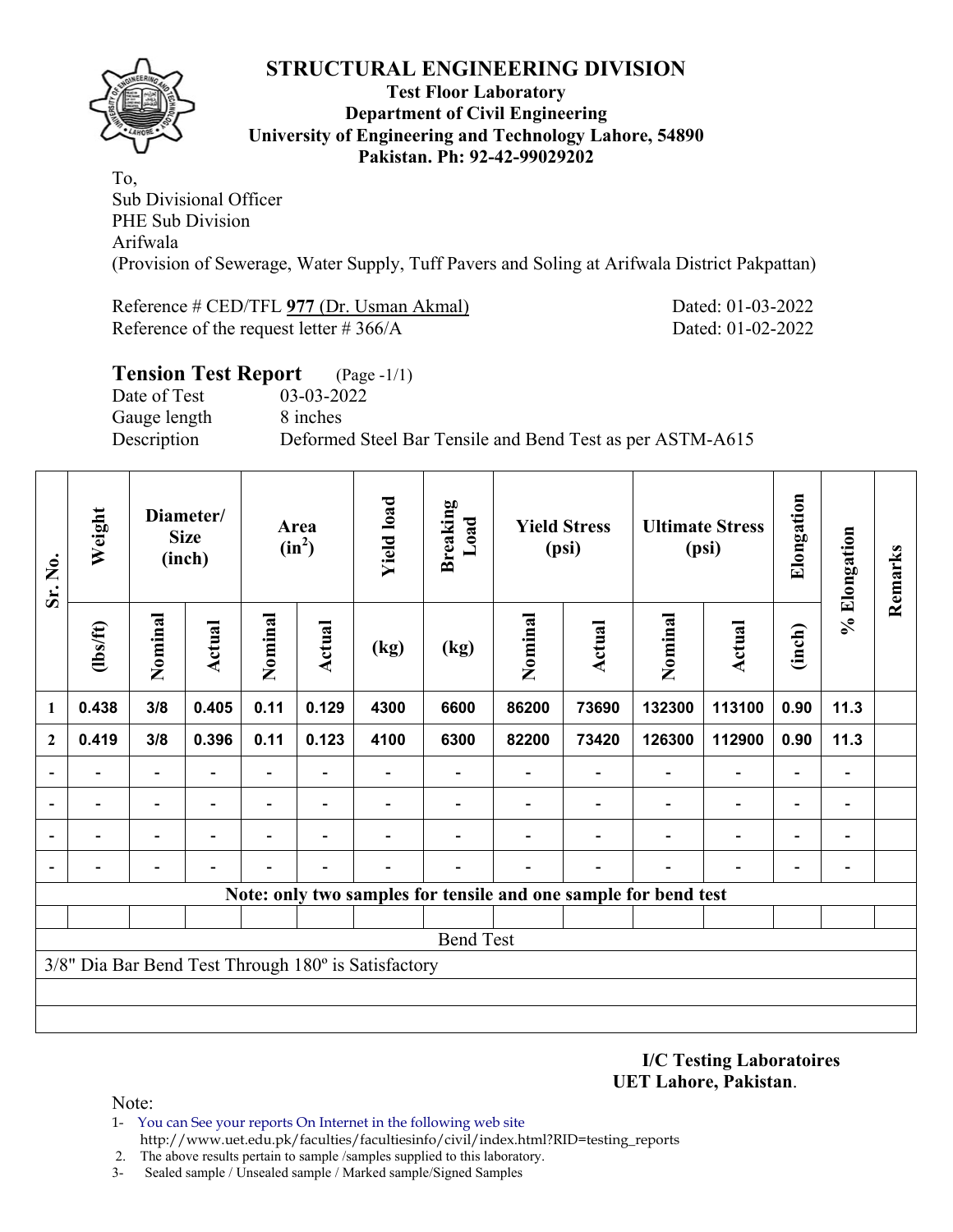## **Test Floor Laboratory Department of Civil Engineering University of Engineering and Technology Lahore, 54890 Pakistan. Ph: 92-42-99029202**

To, Planning & Coordination Engineer Izhar Construction (Pvt) Ltd Construction of Production Unit for Fabrizio Stylo-QABP Sheikhupura

Reference # CED/TFL **978** (Dr. Usman Akmal) Dated: 01-03-2022 Reference of the request letter # ICPL/CONST-FS/22/015 Dated: 25-02-2022

# **Tension Test Report** (Page -1/1)

Date of Test 03-03-2022 Gauge length 8 inches

Description Deformed Steel Bar Tensile and Bend Test as per ASTM-A615

| Sr. No.        | Weight                                                          |                                                                                    | Diameter/<br><b>Size</b> |         | Area<br>$(in^2)$         | <b>Yield load</b> | <b>Breaking</b><br>Load |         | <b>Yield Stress</b><br>(psi) |                          | <b>Ultimate Stress</b><br>(psi) | Elongation               | % Elongation                 | Remarks |
|----------------|-----------------------------------------------------------------|------------------------------------------------------------------------------------|--------------------------|---------|--------------------------|-------------------|-------------------------|---------|------------------------------|--------------------------|---------------------------------|--------------------------|------------------------------|---------|
|                | $\frac{2}{10}$                                                  | Nominal<br>$(\#)$                                                                  | Actual<br>(inch)         | Nominal | <b>Actual</b>            | (kg)              | (kg)                    | Nominal | Actual                       | Nominal                  | Actual                          | (inch)                   |                              |         |
| 1              | 0.376                                                           | $\mathbf{3}$                                                                       | 0.375                    | 0.11    | 0.111                    | 4200              | 4900                    | 84200   | 83650                        | 98200                    | 97600                           | 0.80                     | 10.0                         |         |
| $\mathbf{2}$   | 0.375                                                           | 0.375<br>0.11<br>0.110<br>4200<br>5100<br>84200<br>102200<br>$\mathbf{3}$<br>83900 |                          |         |                          |                   |                         |         | 101900                       | 0.80                     | 10.0                            |                          |                              |         |
|                |                                                                 | $\overline{\phantom{0}}$                                                           |                          |         |                          |                   |                         |         |                              |                          | $\overline{\phantom{0}}$        | $\overline{\phantom{0}}$ |                              |         |
| $\blacksquare$ | $\overline{\phantom{0}}$                                        | $\blacksquare$                                                                     | $\overline{\phantom{0}}$ |         | $\blacksquare$           |                   |                         |         |                              | $\overline{\phantom{0}}$ | $\overline{\phantom{a}}$        | $\overline{\phantom{a}}$ | $\blacksquare$               |         |
| $\blacksquare$ |                                                                 | $\overline{\phantom{0}}$                                                           | $\overline{\phantom{0}}$ |         | $\blacksquare$           |                   |                         |         |                              | ۰                        | $\overline{a}$                  | $\overline{\phantom{0}}$ | $\blacksquare$               |         |
|                | -                                                               | $\overline{\phantom{0}}$                                                           |                          |         | $\overline{\phantom{a}}$ | -                 |                         |         | $\overline{\phantom{0}}$     | $\blacksquare$           | $\blacksquare$                  | $\overline{\phantom{a}}$ | $\qquad \qquad \blacksquare$ |         |
|                | Note: only two samples for tensile and one sample for bend test |                                                                                    |                          |         |                          |                   |                         |         |                              |                          |                                 |                          |                              |         |
|                |                                                                 |                                                                                    |                          |         |                          |                   |                         |         |                              |                          |                                 |                          |                              |         |
|                |                                                                 |                                                                                    |                          |         |                          |                   | <b>Bend Test</b>        |         |                              |                          |                                 |                          |                              |         |
|                | #3 Bar Bend Test Through 180° is Satisfactory                   |                                                                                    |                          |         |                          |                   |                         |         |                              |                          |                                 |                          |                              |         |
|                |                                                                 |                                                                                    |                          |         |                          |                   |                         |         |                              |                          |                                 |                          |                              |         |
|                |                                                                 |                                                                                    |                          |         |                          |                   |                         |         |                              |                          |                                 |                          |                              |         |

**I/C Testing Laboratoires UET Lahore, Pakistan**.

Note:

1- You can See your reports On Internet in the following web site http://www.uet.edu.pk/faculties/facultiesinfo/civil/index.html?RID=testing\_reports

2. The above results pertain to sample /samples supplied to this laboratory.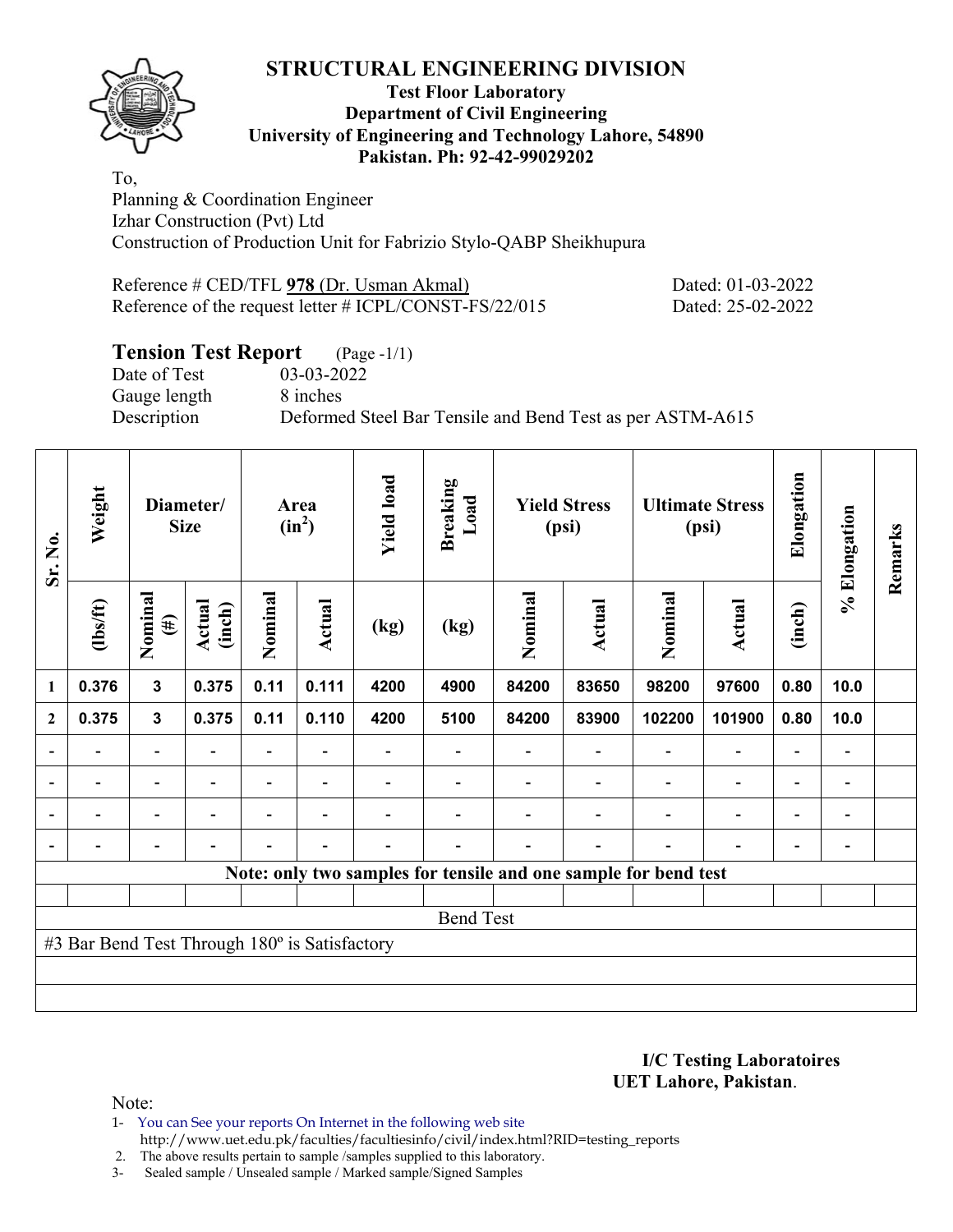

## **Test Floor Laboratory Department of Civil Engineering University of Engineering and Technology Lahore, 54890 Pakistan. Ph: 92-42-99029202**

To, Chief Engineer City Schools (Pvt) Ltd Bahria Campus Lahore Phase-II

Reference # CED/TFL 979 (Dr. Usman Akmal) Dated: 01-03-2022 Reference of the request letter # TCS/D&C/HO/002/2022 Dated: 25-02-2022

# **Tension Test Report** (Page -1/1)

Date of Test 03-03-2022 Gauge length 8 inches

Description Deformed Steel Bar Tensile and Bend Test as per ASTM-A615

| Sr. No.        | Weight                                                          |                                                                                    | Diameter/<br><b>Size</b> |         | Area<br>$(in^2)$         | <b>Yield load</b> | <b>Breaking</b><br>Load |         | <b>Yield Stress</b><br>(psi) |                          | <b>Ultimate Stress</b><br>(psi) | Elongation               | % Elongation             | Remarks |
|----------------|-----------------------------------------------------------------|------------------------------------------------------------------------------------|--------------------------|---------|--------------------------|-------------------|-------------------------|---------|------------------------------|--------------------------|---------------------------------|--------------------------|--------------------------|---------|
|                | $\frac{2}{10}$                                                  | Nominal<br>$(\#)$                                                                  | Actual<br>(inch)         | Nominal | <b>Actual</b>            | (kg)              | (kg)                    | Nominal | Actual                       | Nominal                  | Actual                          | (inch)                   |                          |         |
| $\mathbf{1}$   | 0.374                                                           | $\overline{\mathbf{3}}$                                                            | 0.374                    | 0.11    | 0.110                    | 3500              | 5300                    | 70200   | 70210                        | 106200                   | 106400                          | 1.30                     | 16.3                     |         |
| $\mathbf{2}$   | 0.371                                                           | 0.372<br>0.109<br>3400<br>106200<br>$\mathbf{3}$<br>0.11<br>5300<br>68200<br>68780 |                          |         |                          |                   |                         | 107300  | 1.30                         | 16.3                     |                                 |                          |                          |         |
|                |                                                                 | $\overline{\phantom{0}}$                                                           |                          | Ξ.      |                          |                   |                         |         |                              |                          | $\overline{\phantom{0}}$        | $\overline{\phantom{0}}$ |                          |         |
| $\overline{a}$ | -                                                               | $\overline{\phantom{a}}$                                                           |                          |         | $\overline{\phantom{a}}$ |                   |                         |         |                              | ٠                        | $\blacksquare$                  | $\overline{\phantom{a}}$ | $\overline{\phantom{a}}$ |         |
| $\blacksquare$ | Ξ.                                                              | $\overline{\phantom{a}}$                                                           | $\overline{\phantom{a}}$ | Ξ.      | $\overline{\phantom{a}}$ |                   |                         |         | $\overline{\phantom{a}}$     | $\overline{\phantom{a}}$ | $\overline{\phantom{a}}$        | $\overline{\phantom{0}}$ | $\overline{\phantom{0}}$ |         |
|                | -                                                               | $\overline{\phantom{0}}$                                                           |                          |         | $\blacksquare$           |                   |                         |         | $\overline{a}$               | $\blacksquare$           | $\overline{a}$                  | $\overline{\phantom{a}}$ | $\blacksquare$           |         |
|                | Note: only two samples for tensile and one sample for bend test |                                                                                    |                          |         |                          |                   |                         |         |                              |                          |                                 |                          |                          |         |
|                |                                                                 |                                                                                    |                          |         |                          |                   |                         |         |                              |                          |                                 |                          |                          |         |
|                |                                                                 |                                                                                    |                          |         |                          |                   | <b>Bend Test</b>        |         |                              |                          |                                 |                          |                          |         |
|                | #3 Bar Bend Test Through 180° is Satisfactory                   |                                                                                    |                          |         |                          |                   |                         |         |                              |                          |                                 |                          |                          |         |
|                |                                                                 |                                                                                    |                          |         |                          |                   |                         |         |                              |                          |                                 |                          |                          |         |
|                |                                                                 |                                                                                    |                          |         |                          |                   |                         |         |                              |                          |                                 |                          |                          |         |

**I/C Testing Laboratoires UET Lahore, Pakistan**.

- 1- You can See your reports On Internet in the following web site http://www.uet.edu.pk/faculties/facultiesinfo/civil/index.html?RID=testing\_reports
- 2. The above results pertain to sample /samples supplied to this laboratory.
- 3- Sealed sample / Unsealed sample / Marked sample/Signed Samples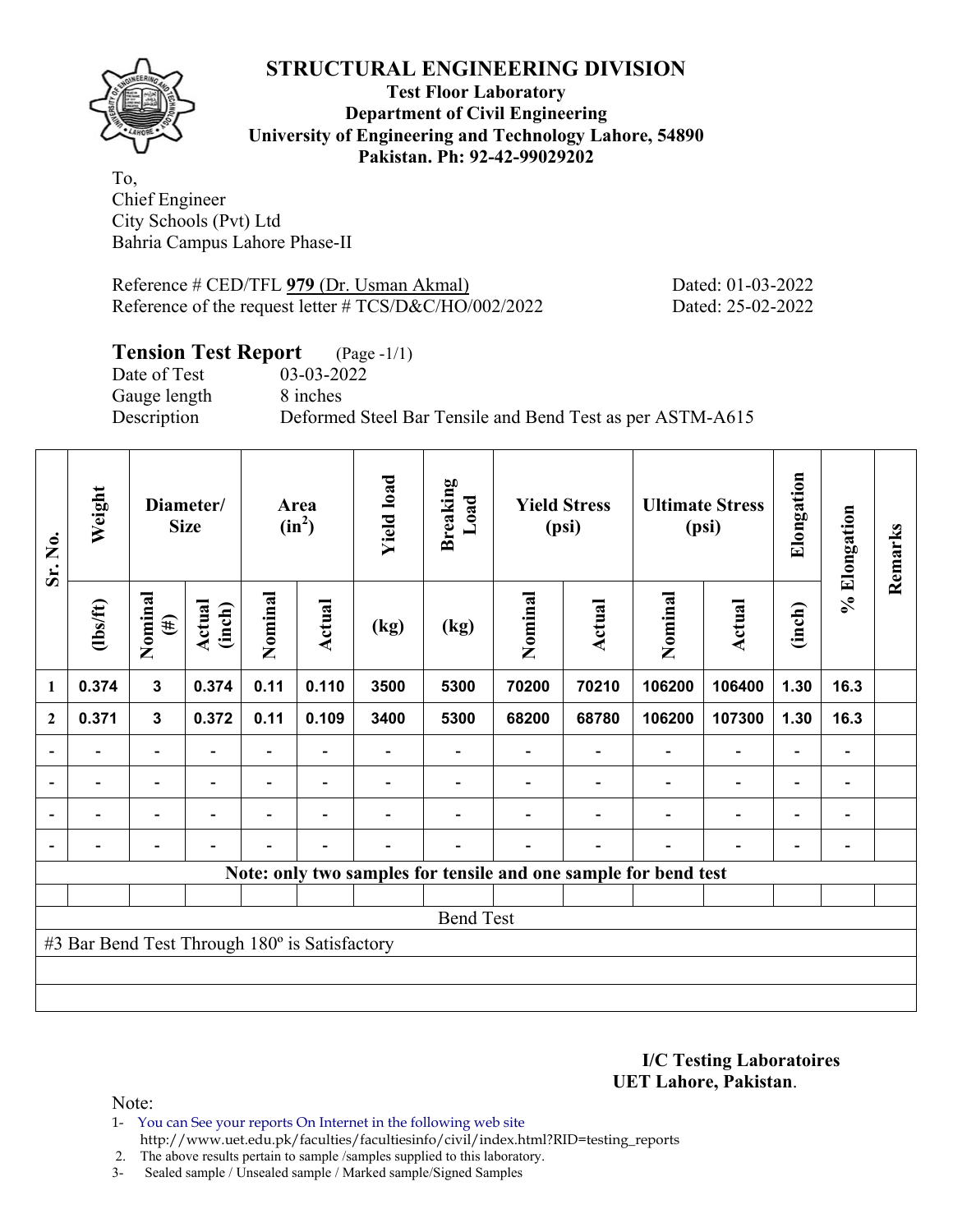

**Test Floor Laboratory Department of Civil Engineering University of Engineering and Technology Lahore, 54890 Pakistan. Ph: 92-42-99029202** 

To, Director Multi Line Engineering Gujrat

Reference # CED/TFL **980** (Dr. Usman Akmal) Dated: 01-03-2022 Reference of the request letter # Nil Dated: 26-02-2022

## **Tension Test Report** (Page -1/1) Date of Test 03-03-2022 Gauge length 8 inches Description Deformed Steel Bar Tensile and Bend Test as per ASTM-A615

| Sr. No.                  | Weight                   |                          | Diameter/<br><b>Size</b><br>(inch) |         | Area<br>$(in^2)$         | <b>Yield load</b>                                   | <b>Breaking</b><br>Load                                         |         | <b>Yield Stress</b><br>(psi) |                          | <b>Ultimate Stress</b><br>(psi) | Elongation               | % Elongation                 | Remarks |
|--------------------------|--------------------------|--------------------------|------------------------------------|---------|--------------------------|-----------------------------------------------------|-----------------------------------------------------------------|---------|------------------------------|--------------------------|---------------------------------|--------------------------|------------------------------|---------|
|                          | $\frac{2}{10}$           | Nominal                  | Actual                             | Nominal | Actual                   | (kg)                                                | (kg)                                                            | Nominal | Actual                       | Nominal                  | <b>Actual</b>                   | (inch)                   |                              |         |
| 1                        | 0.372                    | 3/8                      | 0.373                              | 0.11    | 0.109                    | 3800                                                | 5000                                                            | 76200   | 76620                        | 100200                   | 100900                          | 1.10                     | 13.8                         |         |
| $\mathbf{2}$             | 0.373                    | 3/8                      | 0.374                              | 0.11    | 0.110                    | 3700                                                | 5000                                                            | 74200   | 74350                        | 100200                   | 100500                          | 1.00                     | 12.5                         |         |
| $\overline{\phantom{a}}$ |                          | Ξ.                       |                                    |         |                          |                                                     |                                                                 |         |                              |                          | $\overline{\phantom{a}}$        | $\overline{\phantom{a}}$ |                              |         |
| $\overline{\phantom{a}}$ | $\overline{a}$           | $\overline{\phantom{0}}$ |                                    |         |                          |                                                     |                                                                 |         |                              |                          | $\overline{\phantom{a}}$        | $\overline{\phantom{a}}$ | $\qquad \qquad \blacksquare$ |         |
| $\overline{\phantom{a}}$ | $\overline{\phantom{0}}$ | $\overline{\phantom{0}}$ | $\overline{\phantom{0}}$           |         | $\overline{\phantom{0}}$ |                                                     |                                                                 |         |                              | $\overline{\phantom{0}}$ | $\overline{\phantom{0}}$        | $\overline{\phantom{a}}$ | $\qquad \qquad \blacksquare$ |         |
|                          |                          |                          |                                    |         |                          |                                                     |                                                                 |         |                              |                          | $\overline{\phantom{0}}$        | $\overline{\phantom{0}}$ |                              |         |
|                          |                          |                          |                                    |         |                          |                                                     | Note: only two samples for tensile and one sample for bend test |         |                              |                          |                                 |                          |                              |         |
|                          |                          |                          |                                    |         |                          |                                                     |                                                                 |         |                              |                          |                                 |                          |                              |         |
|                          |                          |                          |                                    |         |                          |                                                     | <b>Bend Test</b>                                                |         |                              |                          |                                 |                          |                              |         |
|                          |                          |                          |                                    |         |                          | 3/8" Dia Bar Bend Test Through 180° is Satisfactory |                                                                 |         |                              |                          |                                 |                          |                              |         |
|                          |                          |                          |                                    |         |                          |                                                     |                                                                 |         |                              |                          |                                 |                          |                              |         |
|                          |                          |                          |                                    |         |                          |                                                     |                                                                 |         |                              |                          |                                 |                          |                              |         |

**I/C Testing Laboratoires UET Lahore, Pakistan**.

Note:

1- You can See your reports On Internet in the following web site http://www.uet.edu.pk/faculties/facultiesinfo/civil/index.html?RID=testing\_reports

2. The above results pertain to sample /samples supplied to this laboratory.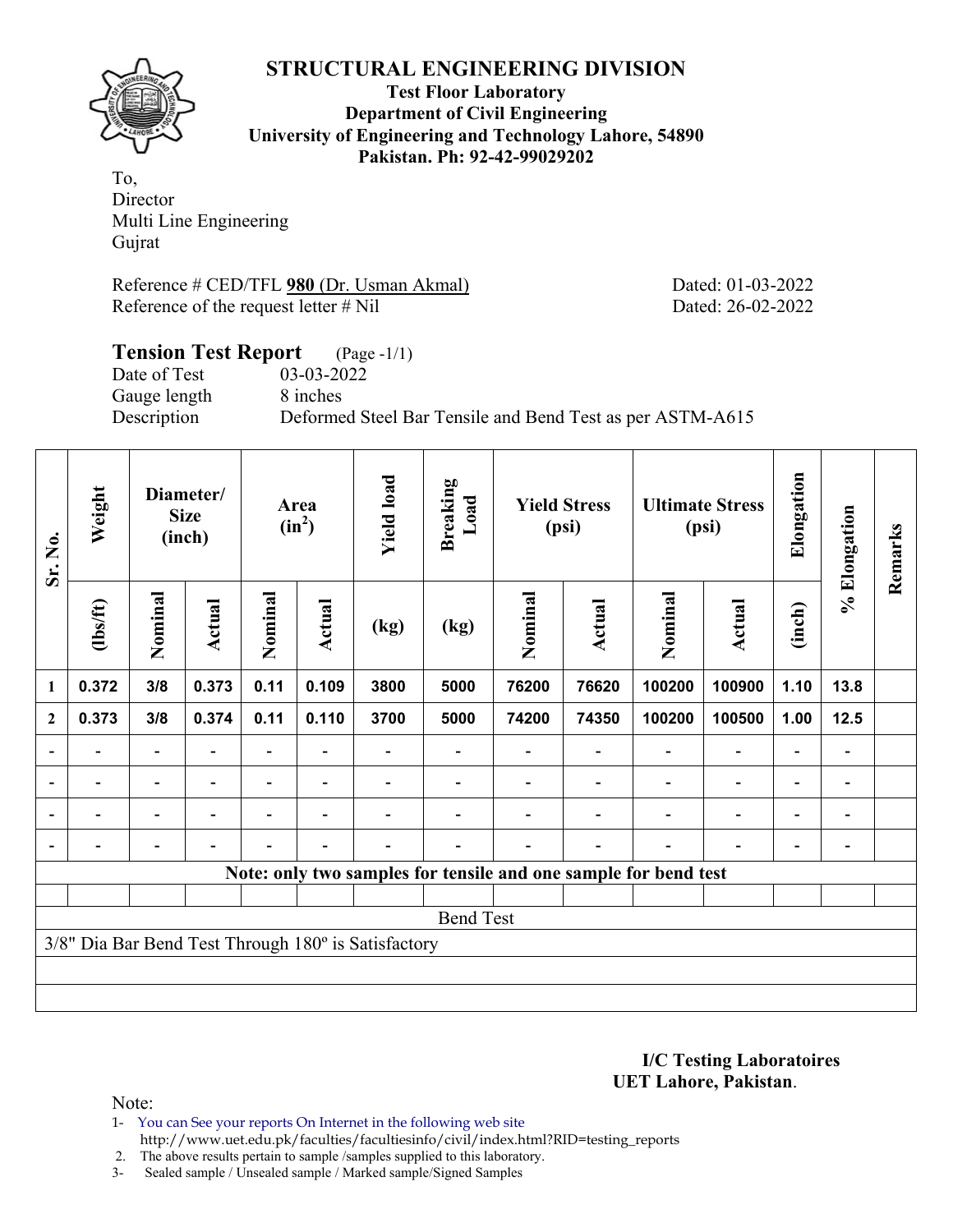

**Test Floor Laboratory Department of Civil Engineering University of Engineering and Technology Lahore, 54890 Pakistan. Ph: 92-42-99029202** 

To, M/s Ghusia Steel Lahore (Islamabad Premium)

Reference # CED/TFL **988** (Dr. Usman Akmal) Dated: 02-03-2022 Reference of the request letter # Nil Dated: 02-03-2022

# **Tension Test Report** (Page -1/1)

Gauge length 8 inches

Date of Test 03-03-2022 Description Deformed Steel Bar Tensile Test as per ASTM-A615

| Sr. No.                                | Weight         | Diameter/<br><b>Size</b> |                          | Area<br>$(in^2)$         |                          | <b>Yield load</b> | <b>Breaking</b><br>Load | <b>Yield Stress</b><br>(psi) |                          | <b>Ultimate Stress</b><br>(psi) |                          | Elongation               | % Elongation             | Remarks |
|----------------------------------------|----------------|--------------------------|--------------------------|--------------------------|--------------------------|-------------------|-------------------------|------------------------------|--------------------------|---------------------------------|--------------------------|--------------------------|--------------------------|---------|
|                                        | $\frac{2}{10}$ | Nominal<br>$(\#)$        | Actual<br>(inch)         | Nominal                  | Actual                   | (kg)              | (kg)                    | Nominal                      | Actual                   | Nominal                         | Actual                   | (inch)                   |                          |         |
| 1                                      | 0.370          | $\mathbf{3}$             | 0.372                    | 0.11                     | 0.109                    | 4000              | 5200                    | 80200                        | 81060                    | 104200                          | 105400                   | 0.80                     | 10.0                     |         |
| $\overline{\phantom{a}}$               | $\overline{a}$ | $\overline{\phantom{0}}$ |                          | $\overline{\phantom{0}}$ |                          |                   |                         | $\overline{\phantom{a}}$     | $\overline{\phantom{0}}$ | $\overline{\phantom{0}}$        | $\overline{\phantom{0}}$ | $\overline{\phantom{a}}$ |                          |         |
| $\overline{\phantom{0}}$               | -              | $\overline{\phantom{0}}$ |                          | $\overline{\phantom{0}}$ | $\overline{\phantom{0}}$ |                   |                         | $\overline{\phantom{0}}$     | $\overline{\phantom{0}}$ | $\qquad \qquad \blacksquare$    | -                        | $\overline{\phantom{a}}$ | $\overline{\phantom{a}}$ |         |
| $\blacksquare$                         | $\blacksquare$ | $\overline{\phantom{a}}$ | $\overline{\phantom{0}}$ | $\overline{\phantom{a}}$ | $\blacksquare$           | $\blacksquare$    |                         | $\overline{\phantom{0}}$     | $\blacksquare$           | $\overline{\phantom{0}}$        | $\blacksquare$           | $\overline{\phantom{a}}$ | $\overline{\phantom{a}}$ |         |
| $\overline{\phantom{a}}$               |                | $\overline{\phantom{0}}$ |                          | $\overline{\phantom{0}}$ | $\overline{\phantom{0}}$ |                   |                         | $\overline{\phantom{0}}$     | $\overline{\phantom{0}}$ | $\overline{\phantom{0}}$        | $\overline{\phantom{0}}$ | $\blacksquare$           | $\overline{\phantom{0}}$ |         |
| $\overline{\phantom{a}}$               | -              | $\overline{\phantom{0}}$ |                          |                          | $\overline{\phantom{0}}$ |                   |                         | $\overline{\phantom{0}}$     | ٠                        | $\overline{\phantom{0}}$        | $\overline{a}$           | $\overline{\phantom{a}}$ | $\overline{\phantom{a}}$ |         |
| Note: only one sample for tensile test |                |                          |                          |                          |                          |                   |                         |                              |                          |                                 |                          |                          |                          |         |
|                                        |                |                          |                          |                          |                          |                   |                         |                              |                          |                                 |                          |                          |                          |         |
| <b>Bend Test</b>                       |                |                          |                          |                          |                          |                   |                         |                              |                          |                                 |                          |                          |                          |         |
|                                        |                |                          |                          |                          |                          |                   |                         |                              |                          |                                 |                          |                          |                          |         |
|                                        |                |                          |                          |                          |                          |                   |                         |                              |                          |                                 |                          |                          |                          |         |
|                                        |                |                          |                          |                          |                          |                   |                         |                              |                          |                                 |                          |                          |                          |         |

**I/C Testing Laboratoires UET Lahore, Pakistan**.

Note:

1- You can See your reports On Internet in the following web site http://www.uet.edu.pk/faculties/facultiesinfo/civil/index.html?RID=testing\_reports

2. The above results pertain to sample /samples supplied to this laboratory.